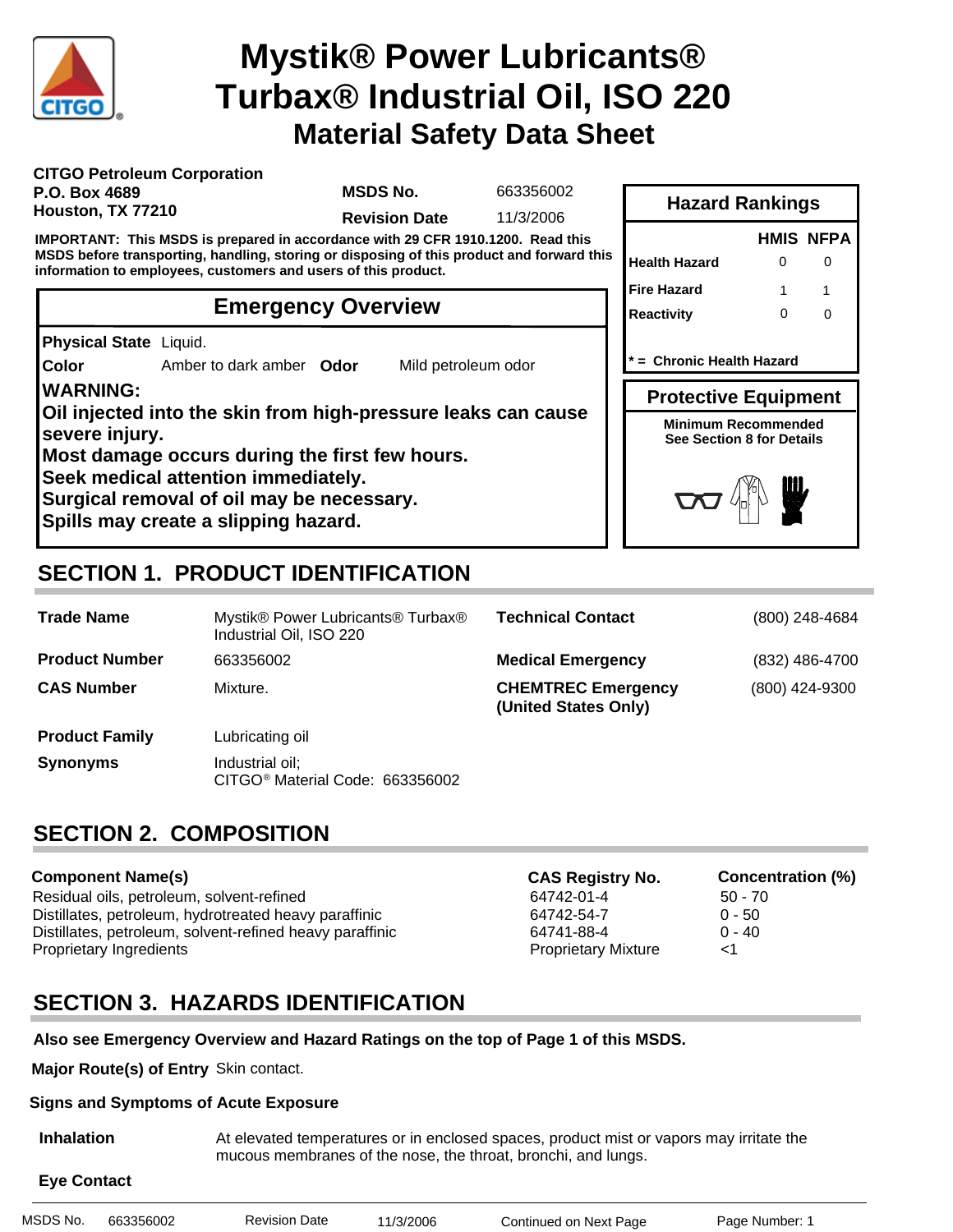|                                                 | This product can cause transient mild eye irritation with short-term contact with liquid sprays<br>or mists. Symptoms include stinging, watering, redness, and swelling.                                                                                                                                                                                                                                    |
|-------------------------------------------------|-------------------------------------------------------------------------------------------------------------------------------------------------------------------------------------------------------------------------------------------------------------------------------------------------------------------------------------------------------------------------------------------------------------|
| <b>Skin Contact</b>                             | This material can cause mild skin irritation from prolonged or repeated skin contact.<br>Injection under the skin can cause inflammation and swelling. Injection of pressurized<br>hydrocarbons can cause severe, permanent tissue damage. Initial symptoms may be minor.<br>Injection of petroleum hydrocarbons requires immediate medical attention.                                                      |
| Ingestion                                       | If swallowed, large volumes of material can cause generalized depression, headache,<br>drowsiness, nausea, vomiting and diarrhea. Smaller doses can cause a laxative effect. If<br>aspirated into the lungs, liquid can cause lung damage.                                                                                                                                                                  |
| <b>Chronic Health Effects</b><br><b>Summary</b> | This product contains a petroleum-based mineral oil. Prolonged or repeated skin contact<br>can cause mild irritation and inflammation characterized by drying, cracking, (dermatitis) or<br>oil acne. Repeated or prolonged inhalation of petroleum-based mineral oil mists at<br>concentrations above applicable workplace exposure levels can cause respiratory irritation or<br>other pulmonary effects. |
| <b>Conditions Aggravated</b><br>by Exposure     | Disorders of the following organs or organ systems that may be aggravated by significant<br>exposure to this material or its components include: Skin                                                                                                                                                                                                                                                       |
| <b>Target Organs</b>                            | May cause damage to the following organs: skin.                                                                                                                                                                                                                                                                                                                                                             |

**Carcinogenic Potential** This product is not known to contain any components at concentrations above 0.1% which are considered carcinogenic by OSHA, IARC or NTP.

**OSHA Hazard Classification is indicated by an "X" in the box adjacent to the hazard title. If no "X" is present, the product does not exhibit the hazard as defined in the OSHA Hazard Communication Standard (29 CFR 1910.1200).**

|                                              | <b>OSHA Health Hazard Classification</b>                 |                                                                 | <b>OSHA Physical Hazard Classification</b>              |                                                        |  |
|----------------------------------------------|----------------------------------------------------------|-----------------------------------------------------------------|---------------------------------------------------------|--------------------------------------------------------|--|
| <b>Irritant</b><br>Toxic<br><b>Corrosive</b> | <b>Sensitizer</b><br><b>Highly Toxic</b><br>Carcinogenic | <b>Combustible</b><br><b>Flammable</b><br><b>Compressed Gas</b> | <b>Explosive</b><br>Oxidizer<br><b>Organic Peroxide</b> | <b>Pyrophoric</b><br><b>Water-reactive</b><br>Unstable |  |

## **SECTION 4. FIRST AID MEASURES**

**Take proper precautions to ensure your own health and safety before attempting rescue or providing first aid. For more specific information, refer to Exposure Controls and Personal Protection in Section 8 of this MSDS.**

| <b>Inhalation</b>   | Move victim to fresh air. If victim is not breathing, immediately begin rescue breathing. If<br>breathing is difficult, 100 percent humidified oxygen should be administered by a qualified<br>individual. Seek medical attention immediately. Keep the affected individual warm and at<br>rest.                                                                                                                                                                                                                            |
|---------------------|-----------------------------------------------------------------------------------------------------------------------------------------------------------------------------------------------------------------------------------------------------------------------------------------------------------------------------------------------------------------------------------------------------------------------------------------------------------------------------------------------------------------------------|
| <b>Eye Contact</b>  | Check for and remove contact lenses. Flush eyes with cool, clean, low-pressure water while<br>occasionally lifting and lowering eyelids. Seek medical attention if excessive tearing, redness,<br>or pain persists.                                                                                                                                                                                                                                                                                                         |
| <b>Skin Contact</b> | If burned by hot material, cool skin by quenching with large amounts of cool water. For<br>contact with product at ambient temperatures, remove contaminated shoes and clothing.<br>Wipe off excess material. Wash exposed skin with mild soap and water. Seek medical<br>attention if tissue appears damaged or if pain or irritation persists. Thoroughly clean<br>contaminated clothing before reuse. Discard contaminated leather goods. If material is<br>injected under the skin, seek medical attention immediately. |
| Ingestion           | Do not induce vomiting unless directed to by a physician. Do not give anything to drink unless<br>directed to by a physician. Never give anything by mouth to a person who is not fully<br>conscious. Seek medical attention immediately.                                                                                                                                                                                                                                                                                   |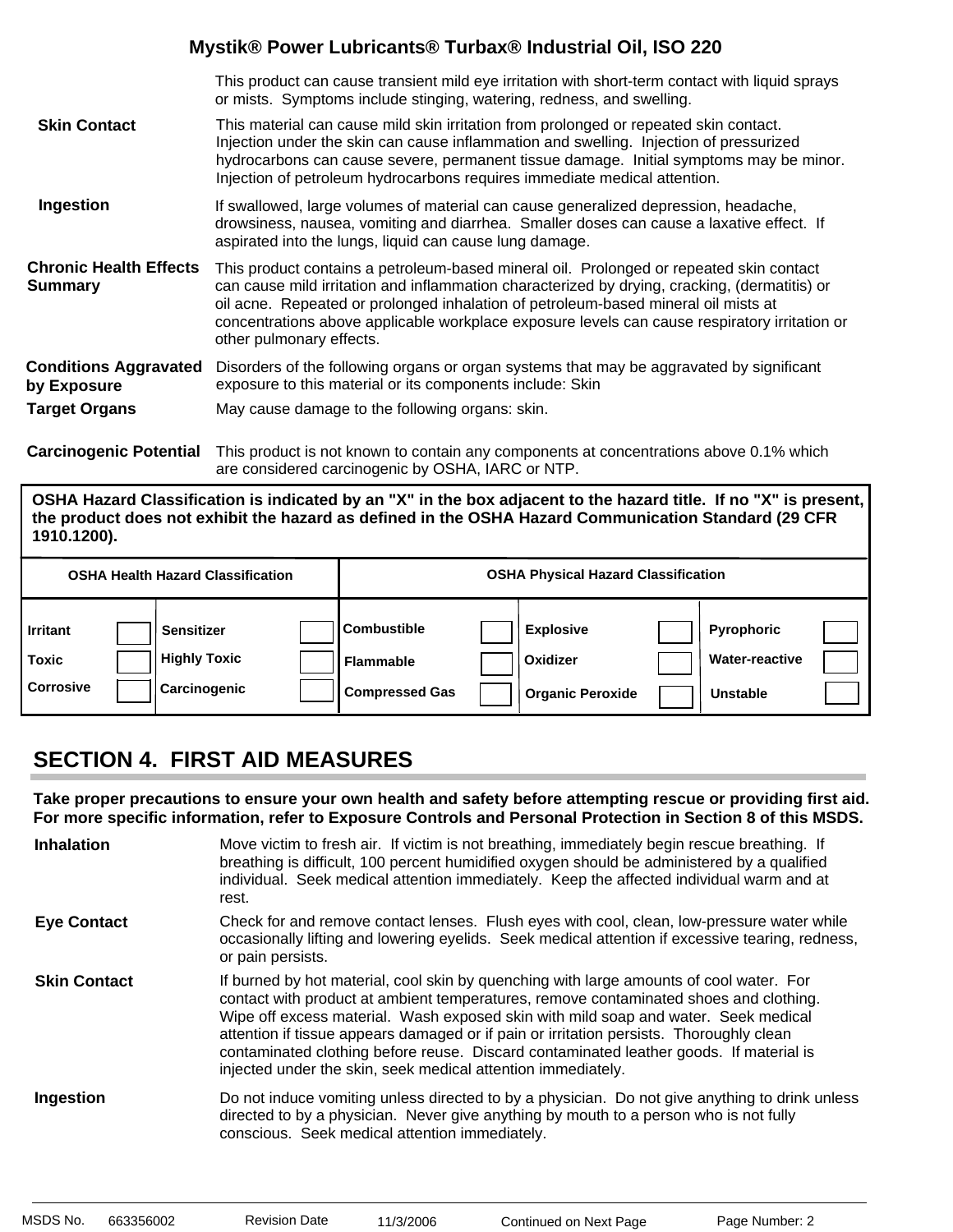**Notes to Physician** SKIN: In the event of injection in underlying tissue, immediate treatment should include extensive incision, debridement and saline irrigation. Inadequate treatment can result in ischemia and gangrene. Early symptoms may be minimal.

> INGESTION: The viscosity range of the product(s) represented by this MSDS is greater than 100 SUS at 100°F. There is a low risk of aspiration upon ingestion Careful gastric lavage or emesis may be considered to evacuate large quantities of material.

## **SECTION 5. FIRE FIGHTING MEASURES**

| <b>NFPA Flammability</b><br><b>Classification</b> | NFPA Class-IIIB combustible material.                                                                                                                                                                                                                                                                                                |                                |  |
|---------------------------------------------------|--------------------------------------------------------------------------------------------------------------------------------------------------------------------------------------------------------------------------------------------------------------------------------------------------------------------------------------|--------------------------------|--|
| <b>Flash Point</b>                                | Closed cup: 240°C (464°F). (Pensky-Martens (ASTM D-93).) Open cup: 286°C (547°F)<br>(Cleveland.).                                                                                                                                                                                                                                    |                                |  |
| Lower Flammable Limit No data.                    |                                                                                                                                                                                                                                                                                                                                      | Upper Flammable Limit No data. |  |
| <b>Autoignition</b><br><b>Temperature</b>         | Not available.                                                                                                                                                                                                                                                                                                                       |                                |  |
| <b>Products</b>                                   | Hazardous Combustion Carbon dioxide, carbon monoxide, smoke, fumes, unburned hydrocarbons and oxides of<br>sulfur and/or nitrogen.                                                                                                                                                                                                   |                                |  |
| <b>Special Properties</b>                         | This material can burn but will not readily ignite. This material will release vapors when<br>heated above the flash point temperature that can ignite when exposed to a source of<br>ignition. In enclosed spaces, heated vapor can ignite with explosive force. Mists or sprays<br>may burn at temperatures below the flash point. |                                |  |
| <b>Extinguishing Media</b>                        | Use dry chemical, foam, Carbon Dioxide or water fog. Water or foam may cause frothing.<br>Carbon dioxide and inert gas can displace oxygen. Use caution when applying carbon<br>dioxide or inert gas in confined spaces.                                                                                                             |                                |  |
| <b>Protection of Fire</b><br><b>Fighters</b>      | Firefighters must use full bunker gear including NIOSH-approved positive pressure<br>self-contained breathing apparatus to protect against potential hazardous combustion or<br>decomposition products and oxygen deficiencies.                                                                                                      |                                |  |

## **SECTION 6. ACCIDENTAL RELEASE MEASURES**

**Take proper precautions to ensure your own health and safety before attempting spill control or clean-up. For more specific information, refer to the Emergency Overview on Page 1, Exposure Controls and Personal Protection in Section 8 and Disposal Considerations in Section 13 of this MSDS.**

> Do not touch damaged containers or spilled material unless wearing appropriate protective equipment. Slipping hazard; do not walk through spilled material. Stop leak if you can do so without risk. For small spills, absorb or cover with dry earth, sand, or other inert non-combustible absorbent material and place into waste containers for later disposal. Contain large spills to maximize product recovery or disposal. Prevent entry into waterways or sewers. In urban area, cleanup spill as soon as possible. In natural environments, seek cleanup advice from specialists to minimize physical habitat damage. This material will float on water. Absorbent pads and similar materials can be used. Comply with all laws and regulations.

## **SECTION 7. HANDLING AND STORAGE**

### **Handling**

Avoid contamination and extreme temperatures to minimize product degradation. Empty containers may contain product residues that can ignite with explosive force. Do not pressurize, cut, weld, braze solder, drill, grind or expose containers to flames, sparks, heat or other potential ignition sources. Consult appropriate federal, state and local authorities before reusing, reconditioning, reclaiming, recycling or disposing of empty containers and/or waste residues of this product.

MSDS No. 663356002 Revision Date 11/3/2006 Continued on Next Page Page Number: 3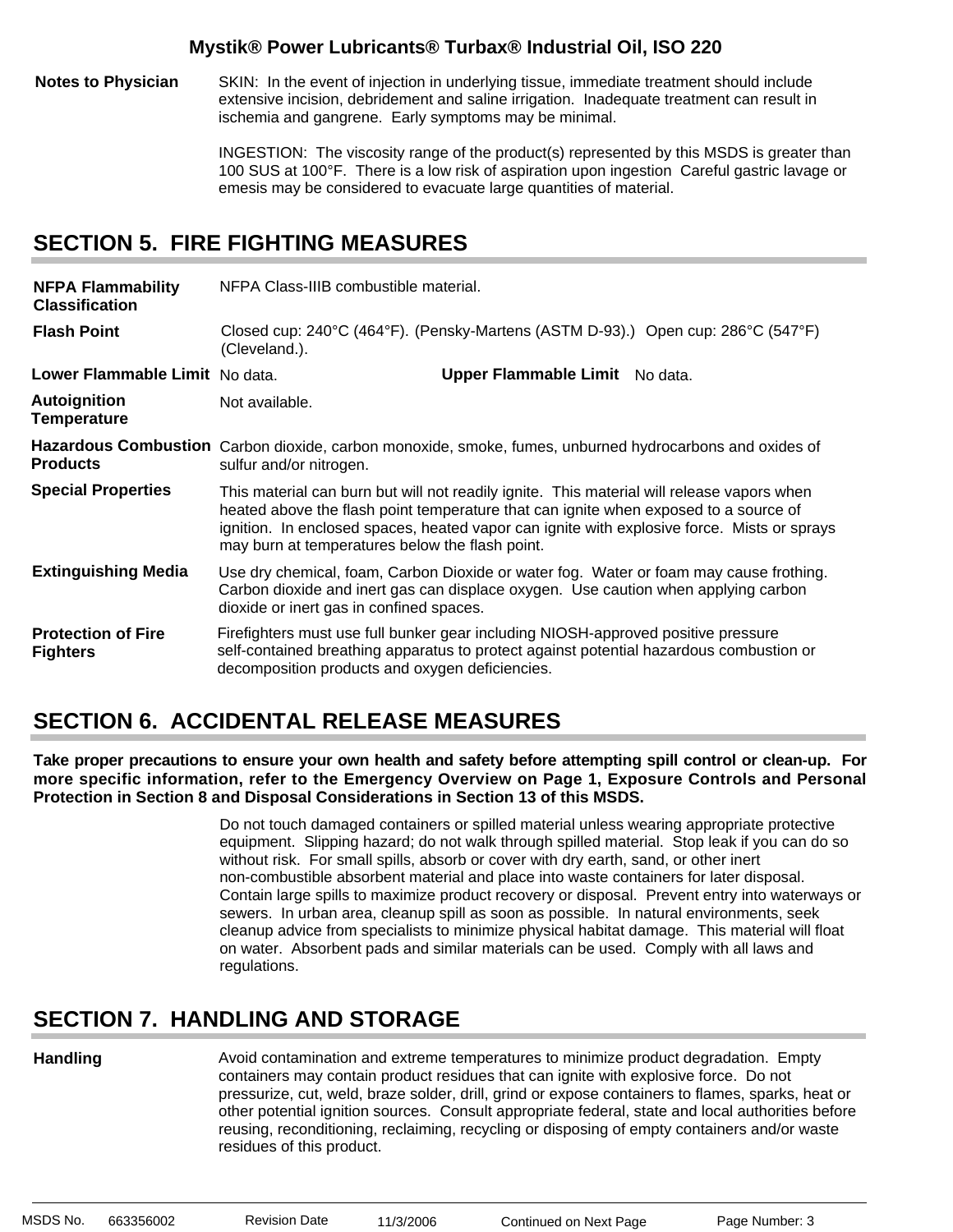**Storage** Keep container closed. Do not store with strong oxidizing agents. Do not store at elevated temperatures. Avoid storing product in direct sunlight for extended periods of time. Consult appropriate federal, state and local authorities before reusing, reconditioning, reclaiming, recycling or disposing of empty containers or waste residues of this product.

### **SECTION 8. EXPOSURE CONTROLS AND PERSONAL PROTECTION**

#### **Engineering Controls** Provide exhaust ventilation or other engineering controls to keep the airborne concentrations of mists and/or vapors below the recommended exposure limits (see below). An eye wash station and safety shower should be located near the work-station.

**Personal Protective Equipment** Personal protective equipment should be selected based upon the conditions under which this material is used. A hazard assessment of the work area for PPE requirements should be conducted by a qualified professional pursuant to OSHA regulations. The following pictograms represent the minimum requirements for personal protective equipment. For certain operations, additional PPE may be required.



| <b>Eye Protection</b>         | Safety glasses equipped with side shields are recommended as minimum protection in<br>industrial settings. Wear goggles if splashing or spraying is anticipated. Wear goggles and<br>face shield if material is heated above 125°F (51°C). Have suitable eye wash water<br>available.                                                                                                                                                                                                  |
|-------------------------------|----------------------------------------------------------------------------------------------------------------------------------------------------------------------------------------------------------------------------------------------------------------------------------------------------------------------------------------------------------------------------------------------------------------------------------------------------------------------------------------|
| <b>Hand Protection</b>        | Use gloves constructed of chemical resistant materials such as heavy nitrile rubber if<br>frequent or prolonged contact is expected. Use heat-protective gloves when handling<br>product at elevated temperatures.                                                                                                                                                                                                                                                                     |
| <b>Body Protection</b>        | Use clean protective clothing if splashing or spraying conditions are present. Protective<br>clothing may include long-sleeve outer garment, apron, or lab coat. If significant contact<br>occurs, remove oil-contaminated clothing as soon as possible and promptly shower.<br>Launder contaminated clothing before reuse or discard. Wear heat protective boots and<br>protective clothing when handling material at elevated temperatures.                                          |
| <b>Respiratory Protection</b> | The need for respiratory protection is not anticipated under normal use conditions and with<br>adequate ventilation. If elevated airborne concentrations above applicable workplace<br>exposure levels are anticipated, a NIOSH-approved organic vapor respirator equipped with a<br>dust/mist prefilter should be used. Protection factors vary depending upon the type of<br>respirator used. Respirators should be used in accordance with OSHA requirements (29<br>CFR 1910.134).  |
| <b>General Comments</b>       | Use good personal hygiene practices. Wash hands and other exposed skin areas with<br>plenty of mild soap and water before eating, drinking, smoking, use of toilet facilities, or<br>leaving work. DO NOT use gasoline, kerosene, solvents or harsh abrasives as skin<br>cleaners. Since specific exposure standards/control limits have not been established for this<br>product, the "Oil Mist, Mineral" exposure limits shown below are suggested as minimum<br>control guidelines. |

### **Occupational Exposure Guidelines**

**Substance Applicable Workplace Exposure Levels** Oil Mist, Mineral **ACGIH (United States).** ACGIH (United States). TWA:  $5 \text{ mg/m}^3$  STEL: 10 mg/m3 **OSHA (United States).** TWA:  $5 \text{ mg/m}^3$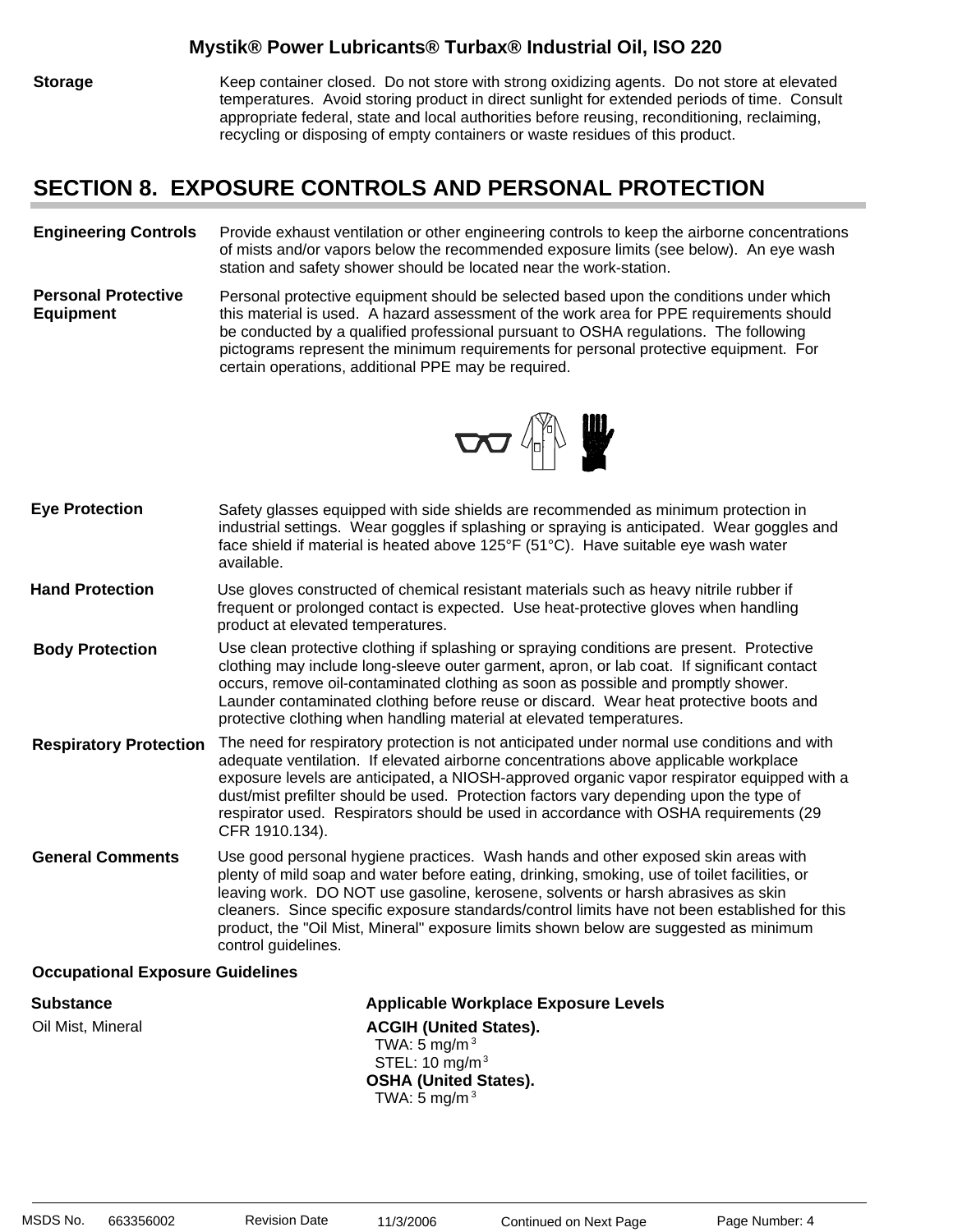## **SECTION 9. PHYSICAL AND CHEMICAL PROPERTIES (TYPICAL)**

| <b>Physical State</b>                  | Liquid.                                                                                                                                             | Color | Amber to dark<br>amber |                                  | Odor                    | Mild petroleum odor                                                                           |
|----------------------------------------|-----------------------------------------------------------------------------------------------------------------------------------------------------|-------|------------------------|----------------------------------|-------------------------|-----------------------------------------------------------------------------------------------|
| <b>Specific Gravity</b>                | $0.89$ (Water = 1)                                                                                                                                  | pH    | Not Applicable.        |                                  | Vapor<br><b>Density</b> | $>1$ (Air = 1)                                                                                |
| <b>Boiling Range</b>                   | Not available.                                                                                                                                      |       |                        | <b>Point</b>                     | <b>Melting/Freezing</b> | Not available.                                                                                |
| <b>Vapor Pressure</b>                  | <0.01 mm of Hg ( $@$ 20 $°C$ )                                                                                                                      |       |                        | <b>Volatility</b>                |                         | Negligible volatility.                                                                        |
| Solubility in<br>Water                 | Negligible solubility in cold water.                                                                                                                |       |                        | <b>Viscosity</b><br>(cSt @ 40°C) |                         | 222                                                                                           |
| <b>Flash Point</b>                     |                                                                                                                                                     |       |                        |                                  |                         | Closed cup: 240°C (464°F). (Pensky-Martens (ASTM D-93).) Open cup: 286°C (547°F) (Cleveland.) |
| <b>Additional</b><br><b>Properties</b> | Gravity, $^{\circ}$ API (ASTM D287) = 27.5 @ 60 $^{\circ}$ F<br>Density = $7.41$ Lbs/gal.<br>Viscosity (ASTM D2161) = 1175 SUS $@$ 100 $^{\circ}$ F |       |                        |                                  |                         |                                                                                               |

## **SECTION 10. STABILITY AND REACTIVITY**

| <b>Chemical Stability</b>                                   | Stable.                                        | Hazardous Polymerization Not expected to occur.                                     |                                                                                          |
|-------------------------------------------------------------|------------------------------------------------|-------------------------------------------------------------------------------------|------------------------------------------------------------------------------------------|
| <b>Conditions to Avoid</b>                                  |                                                | Keep away from extreme heat, sparks, open flame, and strongly oxidizing conditions. |                                                                                          |
| <b>Materials</b><br>Incompatibility                         | Strong oxidizers.                              |                                                                                     |                                                                                          |
| <b>Hazardous</b><br><b>Decomposition</b><br><b>Products</b> | products identified in Section 5 of this MSDS. |                                                                                     | No additional hazardous decomposition products were identified other than the combustion |

## **SECTION 11. TOXICOLOGICAL INFORMATION**

**For other health-related information, refer to the Emergency Overview on Page 1 and the Hazards Identification in Section 3 of this MSDS.**

| Toxicity Data | Residual oils, petroleum, solvent-refined<br>ORAL (LD50):<br>Acute: $>5000$ mg/kg [Rat].<br>DERMAL (LD50):<br>Acute: >2000 mg/kg [Rabbit].                                                                                                                                                                                                                                                                                                                                                                                                                                                                                                                                                      |  |  |  |  |
|---------------|-------------------------------------------------------------------------------------------------------------------------------------------------------------------------------------------------------------------------------------------------------------------------------------------------------------------------------------------------------------------------------------------------------------------------------------------------------------------------------------------------------------------------------------------------------------------------------------------------------------------------------------------------------------------------------------------------|--|--|--|--|
|               | Mineral oil mists derived from highly refined oils are reported to have low acute and sub-acute<br>toxicities in animals. Effects from single and short-term repeated exposures to high<br>concentrations of mineral oil mists well above applicable workplace exposure levels include<br>lung inflammatory reaction, lipoid granuloma formation and lipoid pneumonia. In acute and<br>sub-acute studies involving exposures to lower concentrations of mineral oil mists at or near<br>current work place exposure levels produced no significant toxicological effects. In long term<br>studies (up to two years) no carcinogenic effects have been reported in any animal species<br>tested. |  |  |  |  |
|               | Distillates, petroleum, hydrotreated heavy paraffinic<br>ORAL (LD50):<br>Acute: $>5000$ mg/kg [Rat].<br>DERMAL (LD50):<br>Acute: >2000 mg/kg [Rabbit].                                                                                                                                                                                                                                                                                                                                                                                                                                                                                                                                          |  |  |  |  |
|               | Mineral oil mists derived from highly refined oils are reported to have low acute and sub-acute<br>toxicities in animals. Effects from single and short-term repeated exposures to high<br>concentrations of mineral oil mists well above applicable workplace exposure levels include<br>lung inflammatory reaction, lipoid granuloma formation and lipoid pneumonia. In acute and                                                                                                                                                                                                                                                                                                             |  |  |  |  |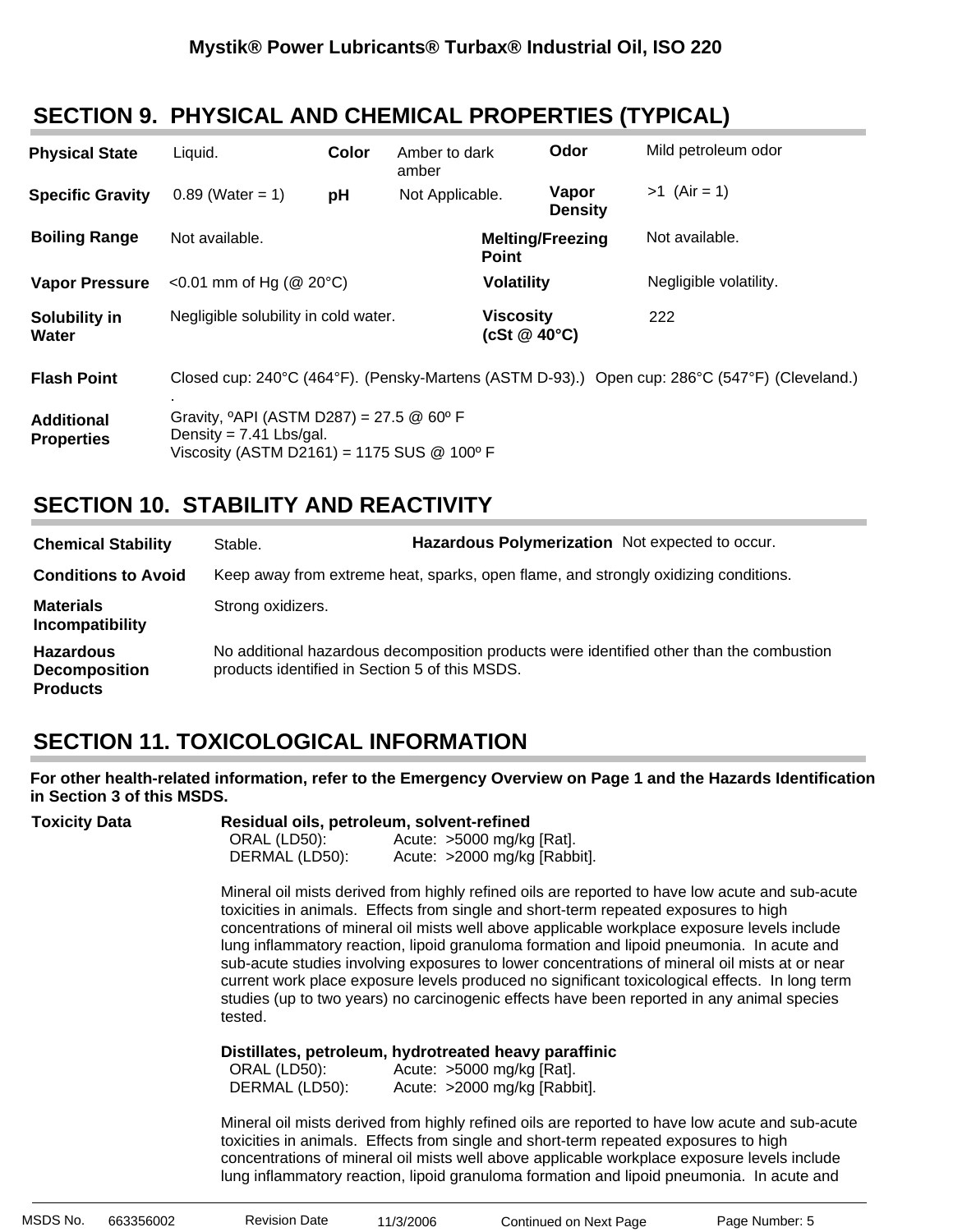sub-acute studies involving exposures to lower concentrations of mineral oil mists at or near current work place exposure levels produced no significant toxicological effects. In long term studies (up to two years) no carcinogenic effects have been reported in any animal species tested.

### **Distillates, petroleum, solvent-refined heavy paraffinic** :

 ORAL (LD50): Acute: >5000 mg/kg [Rat]. DERMAL (LD50): Acute: >2000 mg/kg [Rabbit].

Mineral oil mists derived from highly refined oils are reported to have low acute and sub-acute toxicities in animals. Effects from single and short-term repeated exposures to high concentrations of mineral oil mists well above applicable workplace exposure levels include lung inflammatory reaction, lipoid granuloma formation and lipoid pneumonia. In acute and sub-acute studies involving exposures to lower concentrations of mineral oil mists at or near current work place exposure levels produced no significant toxicological effects. In long term studies (up to two years) no carcinogenic effects have been reported in any animal species tested.

### **Hydraulic oil**:

Repeated or prolonged skin contact with certain hydraulic oils can cause mild skin irritation characterized by drying, cracking (dermatitis) or oil acne. Injection under the skin, in muscle or into the blood stream can cause irritation, inflammation, swelling, fever, and systemic effects, including mild central nervous system depression. Injection of pressurized hydrocarbons can cause severe, permanent tissue damage.

## **SECTION 12. ECOLOGICAL INFORMATION**

Analysis for ecological effects has not been conducted on this product. However, if spilled, this product and any contaminated soil or water may be harmful to human, animal, and aquatic life. Also, the coating action associated with petroleum and petroleum products can be harmful or fatal to aquatic life and waterfowl. **Ecotoxicity**

An environmental fate analysis is not available for this specific product. Plants and animals may experience harmful or fatal effects when coated with petroleum products. Petroleum-based (mineral) lubricating oils normally will float on water. In stagnant or slow-flowing waterways, an oil layer can cover a large surface area. As a result, this oil layer might limit or eliminate natural atmospheric oxygen transport into the water. With time, if not removed, oxygen depletion in the waterway may be sufficient to cause a fish kill or create an anaerobic environment. **Environmental Fate**

## **SECTION 13. DISPOSAL CONSIDERATIONS**

**Hazard characteristic and regulatory waste stream classification can change with product use. Accordingly, it is the responsibility of the user to determine the proper storage, transportation, treatment and/or disposal methodologies for spent materials and residues at the time of disposition.**

> Conditions of use may cause this material to become a "hazardous waste", as defined by federal or state regulations. It is the responsibility of the user to determine if the material is a "hazardous waste" at the time of disposal. Transportation, treatment, storage, and disposal of waste material must be conducted in accordance with RCRA regulations (see 40 CFR 260 through 40 CFR 271). State and/or local regulations may be more restrictive. Contact your regional US EPA office for guidance concerning case specific disposal issues. Empty drums and pails retain residue. DO NOT pressurize, cut, weld, braze, solder, drill, grind, or expose this product's empty container to heat, flame, or other ignition sources. DO NOT attempt to clean it. Empty drums and pails should be drained completely, properly bunged or sealed, and promptly sent to a reconditioner.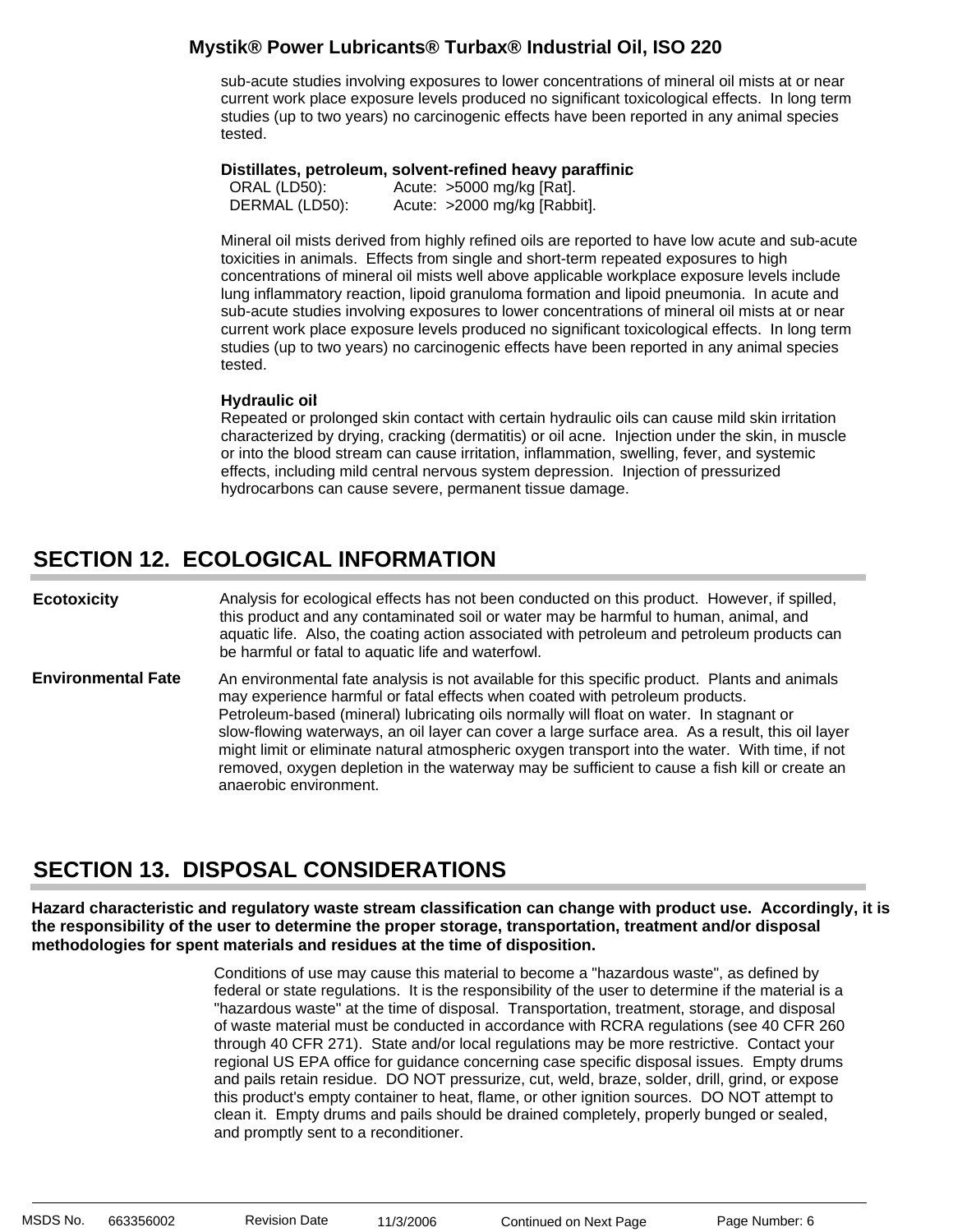## **SECTION 14. TRANSPORT INFORMATION**

| The shipping description below may not represent requirements for all modes of transportation, shipping<br>methods or locations outside of the United States. |                                                                                 |                                        |                                                       |  |  |  |  |
|---------------------------------------------------------------------------------------------------------------------------------------------------------------|---------------------------------------------------------------------------------|----------------------------------------|-------------------------------------------------------|--|--|--|--|
| <b>US DOT Status</b>                                                                                                                                          | Not regulated by the U.S. Department of Transportation as a hazardous material. |                                        |                                                       |  |  |  |  |
| <b>Proper Shipping Name</b>                                                                                                                                   | Not regulated.                                                                  |                                        |                                                       |  |  |  |  |
| <b>Hazard Class</b>                                                                                                                                           | Not regulated.                                                                  | <b>Packing Group(s)</b>                | Not applicable.                                       |  |  |  |  |
|                                                                                                                                                               |                                                                                 | <b>UN/NA Number</b>                    | Not regulated.                                        |  |  |  |  |
| <b>Reportable Quantity</b>                                                                                                                                    | A Reportable Quantity (RQ) has not been established for this material.          |                                        |                                                       |  |  |  |  |
| Placard(s)                                                                                                                                                    |                                                                                 | <b>Emergency Response</b><br>Guide No. | Not applicable.                                       |  |  |  |  |
|                                                                                                                                                               |                                                                                 | <b>MARPOL III Status</b>               | Not a DOT "Marine"<br>Pollutant" per 49 CFR<br>171.8. |  |  |  |  |

## **SECTION 15. REGULATORY INFORMATION**

| <b>TSCA Inventory</b>                                                          | This product and/or its components are listed on the Toxic Substances Control Act (TSCA)<br>inventory.                                                                                                                                                                                                                                                                                                                                                                                                                                                                                                                                                                                                                                                                              |
|--------------------------------------------------------------------------------|-------------------------------------------------------------------------------------------------------------------------------------------------------------------------------------------------------------------------------------------------------------------------------------------------------------------------------------------------------------------------------------------------------------------------------------------------------------------------------------------------------------------------------------------------------------------------------------------------------------------------------------------------------------------------------------------------------------------------------------------------------------------------------------|
| <b>SARA 302/304</b><br><b>Emergency Planning</b><br>and Notification           | The Superfund Amendments and Reauthorization Act of 1986 (SARA) Title III requires<br>facilities subject to Subparts 302 and 304 to submit emergency planning and notification<br>information based on Threshold Planning Quantities (TPQs) and Reportable Quantities<br>(RQs) for "Extremely Hazardous Substances" listed in 40 CFR 302.4 and 40 CFR 355. No<br>components were identified.                                                                                                                                                                                                                                                                                                                                                                                        |
| SARA 311/312 Hazard<br><b>Identification</b>                                   | The Superfund Amendments and Reauthorization Act of 1986 (SARA) Title III requires<br>facilities subject to this subpart to submit aggregate information on chemicals by "Hazard<br>Category" as defined in 40 CFR 370.2. This material would be classified under the following<br>hazard categories:<br>No SARA 311/312 hazard categories identified.                                                                                                                                                                                                                                                                                                                                                                                                                              |
| <b>SARA 313 Toxic</b><br><b>Chemical Notification</b><br>and Release Reporting | This product contains the following components in concentrations above de minimis levels<br>that are listed as toxic chemicals in 40 CFR Part 372 pursuant to the requirements of Section<br>313 of SARA: No components were identified.                                                                                                                                                                                                                                                                                                                                                                                                                                                                                                                                            |
| <b>CERCLA</b>                                                                  | The Comprehensive Environmental Response, Compensation, and Liability Act of 1980<br>(CERCLA) requires notification of the National Response Center concerning release of<br>quantities of "hazardous substances" equal to or greater than the reportable quantities (RQ's)<br>listed in 40 CFR 302.4. As defined by CERCLA, the term "hazardous substance" does not<br>include petroleum, including crude oil or any fraction thereof which is not otherwise<br>specifically designated in 40 CFR 302.4. This product or refinery stream is not known to<br>contain chemical substances subject to this statute. However, it is recommended that you<br>contact state and local authorities to determine if there are any other reporting requirements<br>in the event of a spill. |
| <b>Clean Water Act</b><br>(CWA)                                                | This material is classified as an oil under Section 311 of the Clean Water Act (CWA) and the<br>Oil Pollution Act of 1990 (OPA). Discharges or spills which produce a visible sheen on waters<br>of the United States, their adjoining shorelines, or into conduits leading to surface waters must<br>be reported to the EPA's National Response Center at (800) 424-8802.                                                                                                                                                                                                                                                                                                                                                                                                          |
| California                                                                     |                                                                                                                                                                                                                                                                                                                                                                                                                                                                                                                                                                                                                                                                                                                                                                                     |